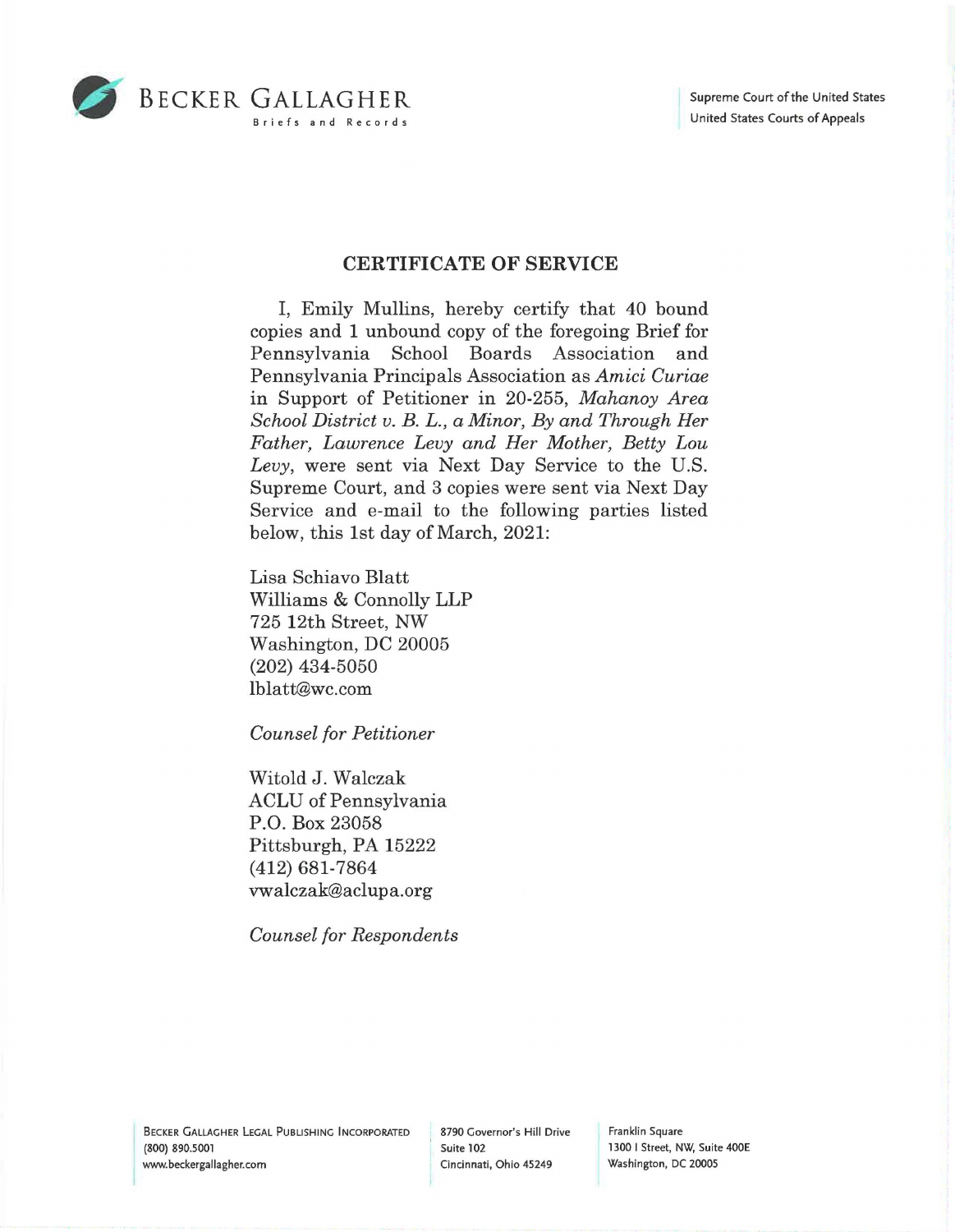Michael H. McGinley *Counsel of Record*  Dechert **LLP**  1900 K Street, NW Washington, DC 20006 (202) 261-3378 michael.mcginley@dechert.com

*Counsel for Amici Curiae*